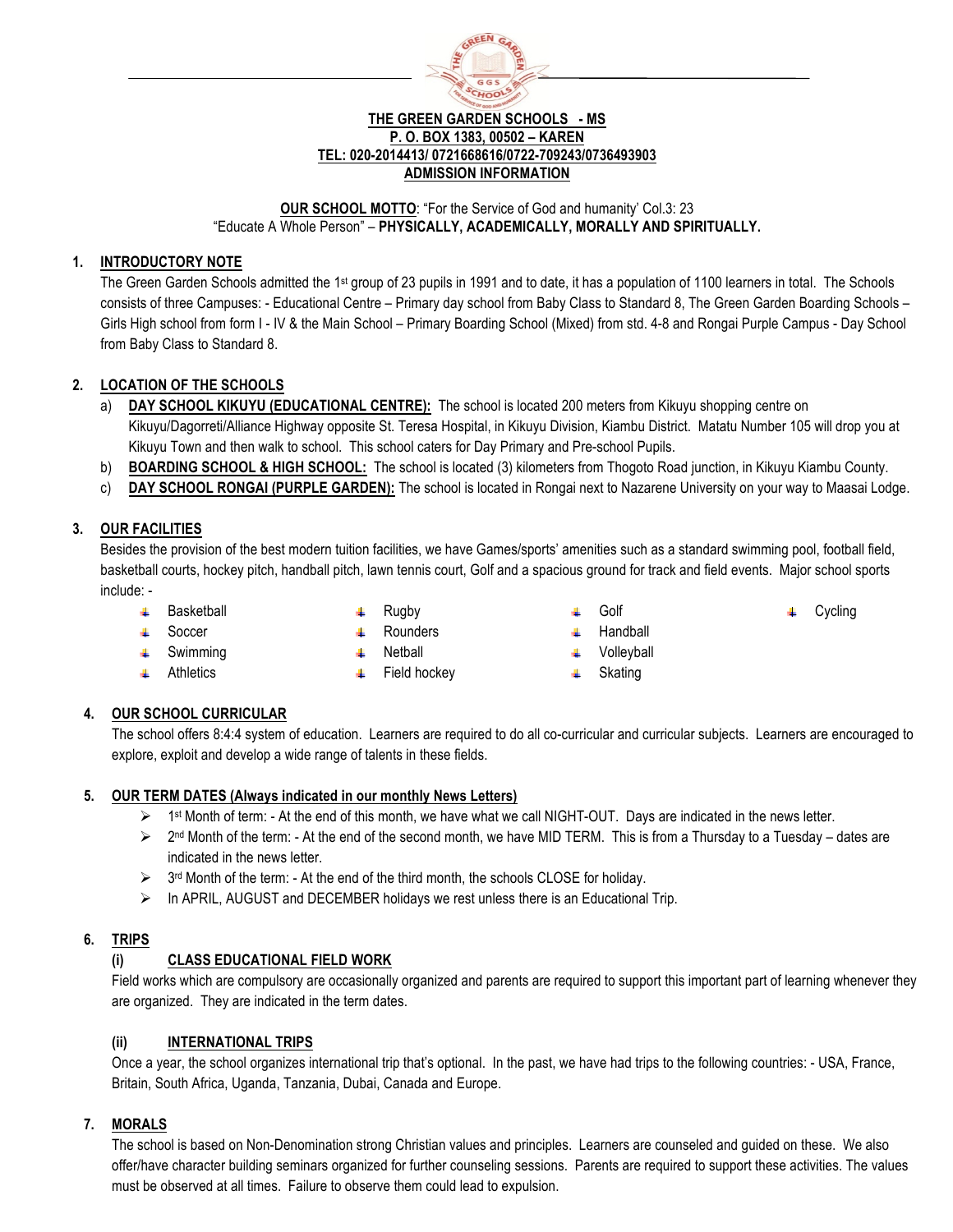

### **8. SCHOOL TRANSPORT**

i. **DAY SCHOOL KIKUYU: -** These are the various routes that our day school transport consists of: - TRANSPORT ROUTE

| <b>WANGIGE</b> | AKA<br><b>WAI</b> | ᄖᄕ | <b>KANGEMI</b> | АКА  | いいし |
|----------------|-------------------|----|----------------|------|-----|
|                |                   |    |                | 1000 |     |

# **ii. BOARDING SCHOOL**

a. During Night-outs and Mid-term, the parents may make arrangement with the school to drop the learners at the under-listed points of **DROPPING ONLY**. Whenever a parent or guardian requires this service, he/she could consult with the account's office.

|      | <b>Educational</b><br>Centre (EC)    |                   | Uhuru<br><b>TRM Thika</b><br>Park (UH)<br>Karen<br>Road |                 | The HUB  | <b>Capital Centre</b><br>Uchumi | <b>JKIA</b> |  |
|------|--------------------------------------|-------------------|---------------------------------------------------------|-----------------|----------|---------------------------------|-------------|--|
| iii. | DAY SCHOOL RONGAI: - TRANSPORT ROUTE |                   |                                                         |                 |          |                                 |             |  |
|      | <b>RONGAI</b>                        | <b>MULTIMEDIA</b> |                                                         | <b>KISERIAN</b> | e. t. c. |                                 |             |  |

### **9. SCHOOL UNIFORM**

All pieces of school uniform are acquired from the school so as to maintain our colour and design. They should be labeled with the learner's full name or Admission number.

### **10. HEALTH POLICY**

- i. Hand over the record of immunization
- ii. The Matron will communicate to the guardian/parent in case of sickness.

### **11. SCHOOL FEE POLICY**

- i. Acquire fee structure from the Accounts office Main School.
- ii. Any fee or monies are paid direct to the School Account.

# **12. PARENT – TEACHER CONSULTATION**

Parents are encouraged to follow-up the learner's academic progress. Always avail yourself during the follow-up days occasionally arranged by the school and also liaise with the academic school co-ordinator on the same.

### **13. ASSESSMENT:**

The purpose of the assessment or interview is to find out which class the learner would be placed. There is an assessment for a pupil/student from another school.

### **14. REGISTRATION REQUIREMENTS BEFORE REPORTING DAY**

- a) Fill in the Admission, Medical, Swimming and Parents' declaration forms. **Provide;**
- b) Previous report form
- c) Birth Certificate copy
- d) 2 passport size photograph
- e) Medical Certificate and record of immunization

### **15. ADMISSION PROCEDURE**

- **a) Be briefed about the school and take a tour**
- **b) Learner's interview**
- **c) Registration**

**From Admission Desk**

Ensure you get:

i. a copy of Previous newsletter

iii. **No cash** is ever received by the accountants. iv. Late payment will accumulate a penalty. v. Fee paid is never refundable or transferable

- ii. School Magazine
- iii. A calendar
- **d) Fee & uniform payment**
- **e) Uniform fitting**
- **f) Learner to be received by the Matron**
- **g) Learner is handed to the School's principal**

iii. Have the child insured for accident/sickness e.t.c. iv. Drugs are administeredby the school matron.

**Yours Sincerely,**

**E. W. KEIYORO MANAGING DIRECTOR**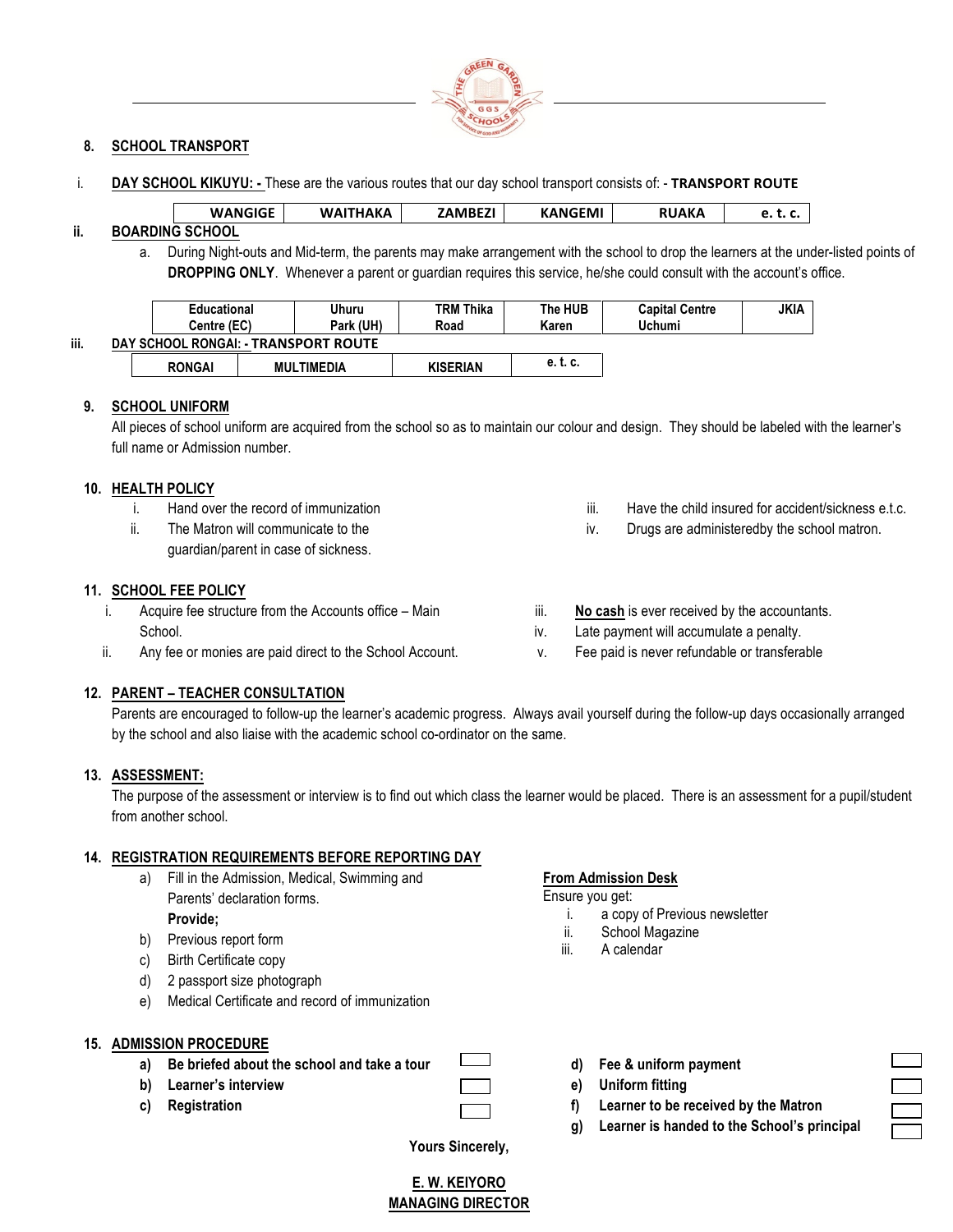| <b>THE GREEN GARDEN SCHOOLS</b><br>P.O. BOX 1383 - 00502 KAREN<br>TEL: (254 020) 2014413 OR 2098329<br>MOBILE: 0721668616/0724936058/0722709243/0722777876                                                |                                                                                                                       |
|-----------------------------------------------------------------------------------------------------------------------------------------------------------------------------------------------------------|-----------------------------------------------------------------------------------------------------------------------|
| EMAIL: boardingschool@thegreengardenschools.com, highschool@thegreengardenschools.com,                                                                                                                    |                                                                                                                       |
| dayschool@thegreengardenschools.com, rongaischool@thegreengardenschools.com,<br><b>REGISTRATION FORM FOR SCHOOL ENTRY</b>                                                                                 |                                                                                                                       |
|                                                                                                                                                                                                           |                                                                                                                       |
| <b>OFFICE USE ONLY:</b>                                                                                                                                                                                   | <b>PHOTO</b>                                                                                                          |
| CLASS/ LEVEL _______HOUSE__________ ADMISSION DATE_____________ ADMISSION NO. _______                                                                                                                     |                                                                                                                       |
| 1. Student's Details:                                                                                                                                                                                     |                                                                                                                       |
|                                                                                                                                                                                                           |                                                                                                                       |
| <b>First Name</b><br>(as on birth certificate)                                                                                                                                                            | Middle Name<br><b>Family Name</b>                                                                                     |
| Physical address:                                                                                                                                                                                         |                                                                                                                       |
| Mailing address:                                                                                                                                                                                          |                                                                                                                       |
|                                                                                                                                                                                                           |                                                                                                                       |
|                                                                                                                                                                                                           |                                                                                                                       |
|                                                                                                                                                                                                           |                                                                                                                       |
|                                                                                                                                                                                                           | Religion (optional): ___________________________ Male or Female: ______________ Date of Birth: _______________        |
| Does the applicant have any close relatives in The Green Garden School? YES/NO<br>If you have had a brother or sister at The Green Garden, which House were they in?                                      | (Day/Month/Year)<br>Purple: ___________ Relation: ____________<br>High School: ____________ Relation: _______________ |
| 2. Parents'/Guardians' Details                                                                                                                                                                            |                                                                                                                       |
| (a) Father's Name: $\_\_$                                                                                                                                                                                 |                                                                                                                       |
| Title First Name                                                                                                                                                                                          | Middle Name<br><b>Family Name</b>                                                                                     |
| Mailing address:                                                                                                                                                                                          |                                                                                                                       |
| P.O. Box _________________Code ________________ Town/City: _____________________ Country: ____________________                                                                                            |                                                                                                                       |
| Home telephone number(s) (please indicate any dialing code): Mobile telephone number(s)                                                                                                                   |                                                                                                                       |
|                                                                                                                                                                                                           |                                                                                                                       |
|                                                                                                                                                                                                           |                                                                                                                       |
| Title First Name                                                                                                                                                                                          | Middle Name<br><b>Family Name</b>                                                                                     |
| Mailing address:                                                                                                                                                                                          |                                                                                                                       |
| P.O. Box _________________Code _______________ Town/City: ______________________ Country: ____________________                                                                                            |                                                                                                                       |
| Home telephone number(s) (please indicate any dialing code): Mobile telephone number(s)                                                                                                                   |                                                                                                                       |
|                                                                                                                                                                                                           |                                                                                                                       |
|                                                                                                                                                                                                           |                                                                                                                       |
| Title First Name                                                                                                                                                                                          | Middle Name<br><b>Family Name</b>                                                                                     |
| Mailing address:                                                                                                                                                                                          |                                                                                                                       |
| P.O. Box _________________Code ________________ Town/City: _____________________ Country: ____________________<br>Home telephone number(s) (please indicate any dialing code): Mobile telephone number(s) |                                                                                                                       |
|                                                                                                                                                                                                           |                                                                                                                       |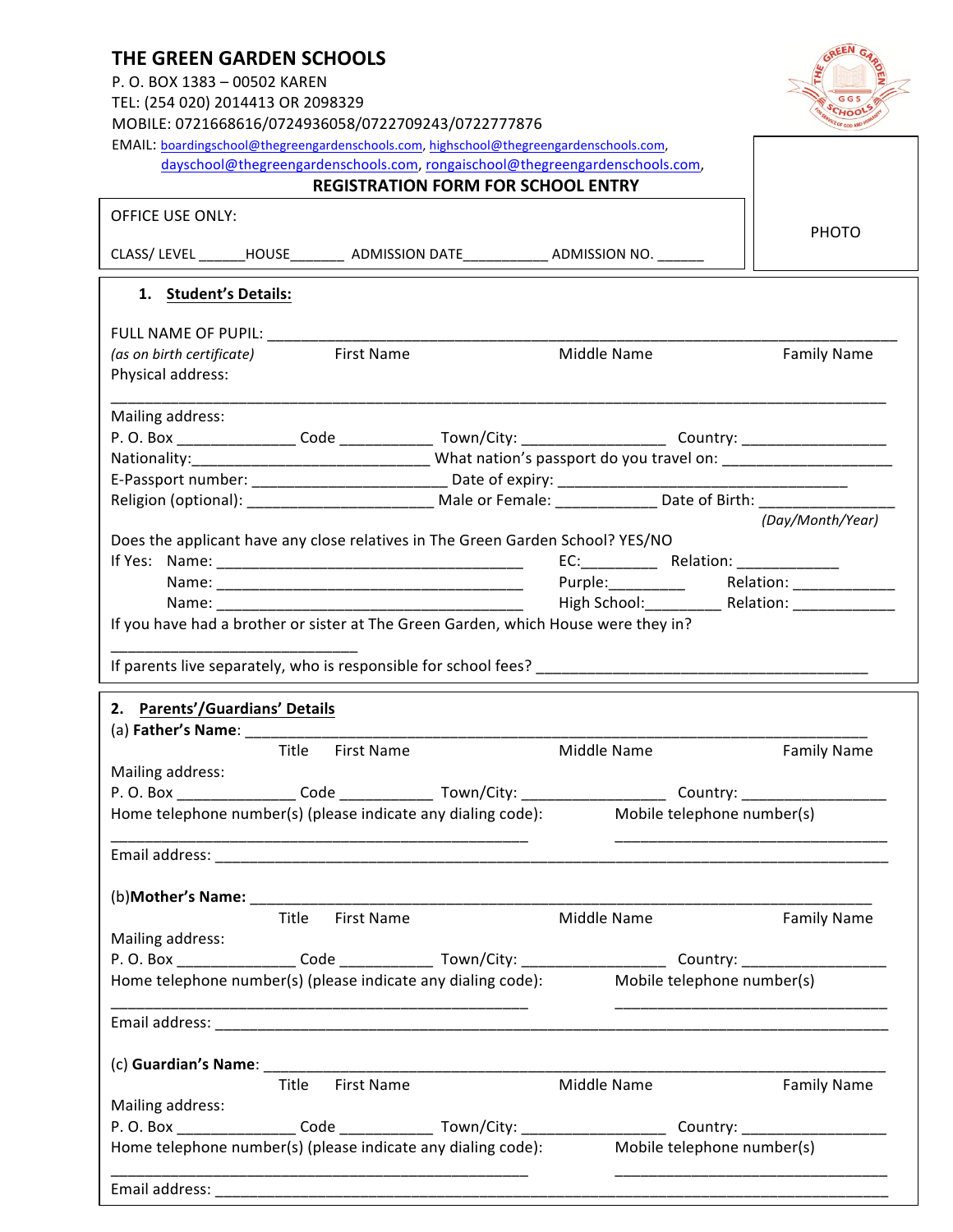| 3. Occupational Details:                                                                                                                                                                           |           |  |
|----------------------------------------------------------------------------------------------------------------------------------------------------------------------------------------------------|-----------|--|
| <b>Father:</b>                                                                                                                                                                                     |           |  |
|                                                                                                                                                                                                    |           |  |
|                                                                                                                                                                                                    |           |  |
|                                                                                                                                                                                                    |           |  |
|                                                                                                                                                                                                    |           |  |
|                                                                                                                                                                                                    |           |  |
| Mother:                                                                                                                                                                                            |           |  |
|                                                                                                                                                                                                    |           |  |
|                                                                                                                                                                                                    |           |  |
|                                                                                                                                                                                                    |           |  |
|                                                                                                                                                                                                    |           |  |
| Guardian:                                                                                                                                                                                          |           |  |
|                                                                                                                                                                                                    |           |  |
|                                                                                                                                                                                                    |           |  |
|                                                                                                                                                                                                    |           |  |
|                                                                                                                                                                                                    |           |  |
|                                                                                                                                                                                                    |           |  |
| Please indicate sources of funding for school fees:                                                                                                                                                |           |  |
| □ Direct Company payment<br>Line impursement by Company**  Line Self Line other:<br>Line of the system of the Self Line of the Line of the Self Line of the Self Line of the Self Line of the Self |           |  |
| ** In such instances, parents are required to submit a letter from their employer with this application, indicating                                                                                |           |  |
| commitment to make payment of school fees.                                                                                                                                                         |           |  |
|                                                                                                                                                                                                    |           |  |
|                                                                                                                                                                                                    |           |  |
| 4. Educational History of the learner (Previous schooling history)                                                                                                                                 |           |  |
| i.                                                                                                                                                                                                 |           |  |
|                                                                                                                                                                                                    |           |  |
| ii.                                                                                                                                                                                                |           |  |
|                                                                                                                                                                                                    |           |  |
| iii.                                                                                                                                                                                               |           |  |
|                                                                                                                                                                                                    |           |  |
| 5. Transport (Day Schools - Mon-Fri) and (Boarding - during Night-Out & Mid-Term Breaks)                                                                                                           |           |  |
|                                                                                                                                                                                                    |           |  |
| Will the applicant require the school bus? YES                                                                                                                                                     | <b>NO</b> |  |
|                                                                                                                                                                                                    |           |  |
|                                                                                                                                                                                                    |           |  |
|                                                                                                                                                                                                    |           |  |
|                                                                                                                                                                                                    |           |  |
| 6. Dietary Requirements:                                                                                                                                                                           |           |  |
|                                                                                                                                                                                                    |           |  |
| <b>YES</b><br>Is the applicant a vegetarian?                                                                                                                                                       | NO        |  |
|                                                                                                                                                                                                    |           |  |
|                                                                                                                                                                                                    |           |  |
|                                                                                                                                                                                                    |           |  |
| 7. Survey:                                                                                                                                                                                         |           |  |
|                                                                                                                                                                                                    |           |  |
| How did you find out about the Green Garden Schools?                                                                                                                                               |           |  |
|                                                                                                                                                                                                    |           |  |
| Sign Board $\Box$ Media $\Box$ Existing or former Parent $\Box$ Internet $\Box$ Teachers $\Box$ Events at school $\Box$                                                                            |           |  |
|                                                                                                                                                                                                    |           |  |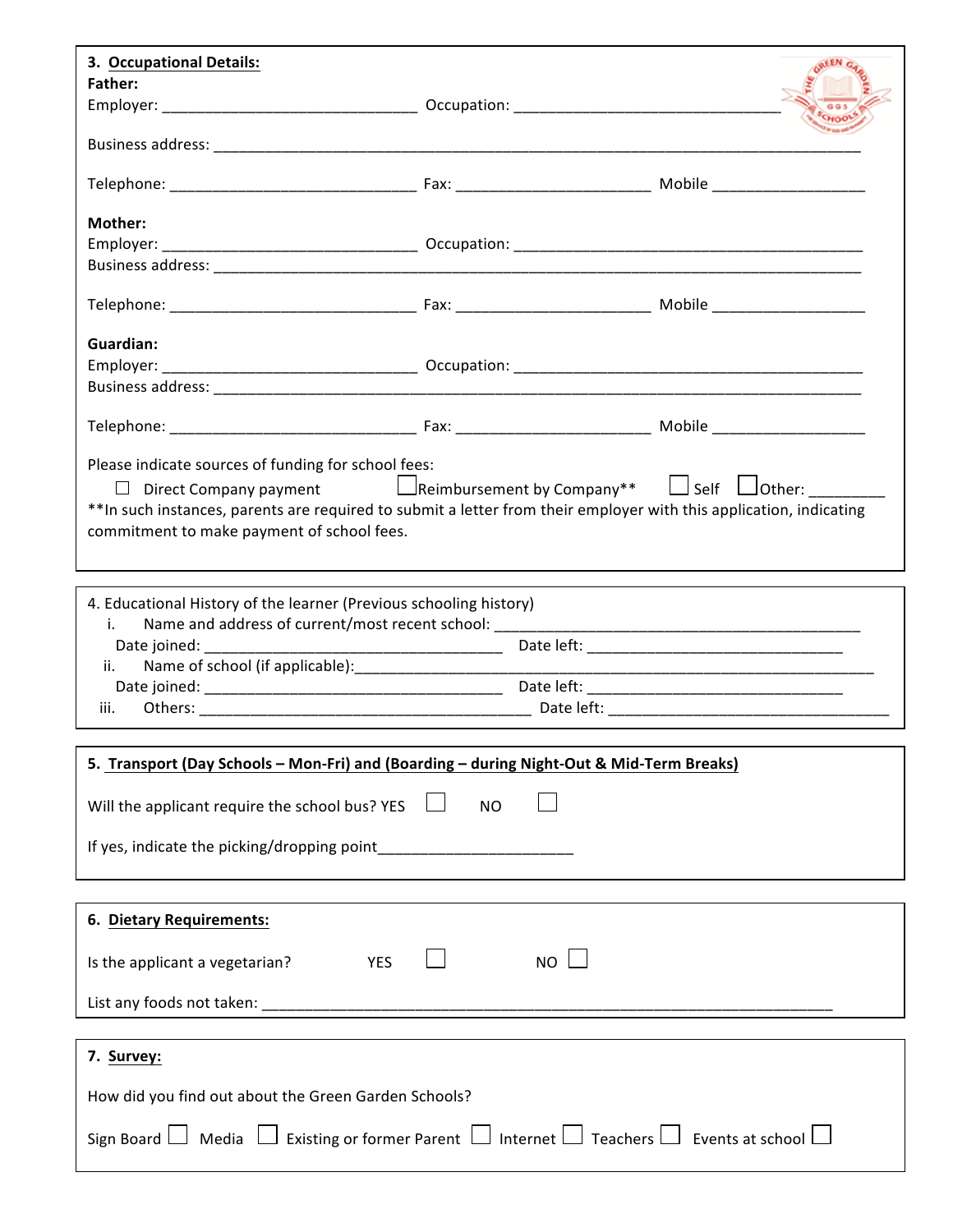

# 8. Parents and students are required to read the following school regulations before signing this form indicating their acceptance of the same:

- 1. School fees are due on or before the first day of the term or upon entry if the date is later.
- 2. At least one term's notice, in writing, of the intention to remove a student must be given.
- In the event of this not being given, one term's fees must be paid in lieu. Equally, a term's notice is required to the Boarding Section if a student is to change from boarding to day scholar.
- 3. If upon enquiry, it is found that any student has committed a grave offence or has been willfully or persistently disobedient or lazy, or if the student is found to be academically completely unsuited to the course he or she is following, then the school may remove or expel such a pupil or request the parent to remove him or her. The school Management reserves the rights to require the immediate withdrawal of any pupil. There is no refund for students who are excluded or expelled from The Green Garden School.
- 4. All students are required to wear the school uniform tidily. The uniform must be clean and permanently labeled. The school will not be liable for lost unlabeled uniform.
- 5. Students must read the school guidelines and abide by them.
- 6. No responsibility is accepted for lost property.
- 7. Absence from school and non-participation in games lessons will require a letter of explanation from a parent or guardian, to be submitted on the day of the student's return to school.
- 8. Non-participation in sports for a medical reason will require a doctor's note.
- 9. The parent/s or guardian/s of the student will at all times, keep the school indemnified against all actions, claims, proceedings, costs and expenses in respect of damages to property belonging to the student arising out of any school activity or transport facility provided or arranged by the school and/or while the student is under supervision both within and out of Nairobi.
- 10. Gadgets: the school will not be liable for loss or damage of items and gadgets brought to school or that will be in the possession of the student while in school e.g. bicycles, hockey sticks, watches, computers, Legos, I-phone, I-pad, cameras, music instruments, cellphones. These gadgets are in full custody and care of the student and any wrong use or hiding such will warrant confiscation.

# **9.** To the parent/guardian:

I have completed all the sections of this application form. I accept that one full term's notice is required to withdraw a student from the school and that, in the event of this not being given; one term's fees must be paid in lieu.

Signed: \_\_\_\_\_\_\_\_\_\_\_\_\_\_\_\_\_\_\_\_\_\_\_\_\_\_\_\_\_\_\_\_\_\_\_\_\_\_\_\_\_ Date: \_\_\_\_\_\_\_\_\_\_\_\_\_\_\_\_\_\_\_\_\_\_\_\_\_\_\_\_\_\_\_

| L       |   |
|---------|---|
| ×<br>۰. | × |

# **CHECKLIST**

Please check that you have submitted the following with this form, and return to the school –

- A leaving certificate or letter from the previous  $\bullet$ school (if applicable)
- A copy of your child's birth certificate or passport

A non-refundable registration fee

- Insurance Card (copy)
- Immunization record card(copy)

Two passport sized photographs

Parent's ID Copy

Please ensure that you have completed the section concerning medical information which is on the sheet inside this registration form. If no such sheet is present then please ask for one.

|                           | <b>OFFICE USE ONLY:</b>                                                        |
|---------------------------|--------------------------------------------------------------------------------|
|                           | I have interviewed the student and found her/him suitable for a place in Year  |
|                           | Starting term: January/May/ September (delete as applicable) Calendar Year: 20 |
| Name of interviewer:      | Signature<br>Date:                                                             |
|                           | Accounts Office: (v) appropriately                                             |
| Interview fee             |                                                                                |
| Registration fee          |                                                                                |
| Invoice given             |                                                                                |
| Name of Accounts Officer: | Signature<br>Date:                                                             |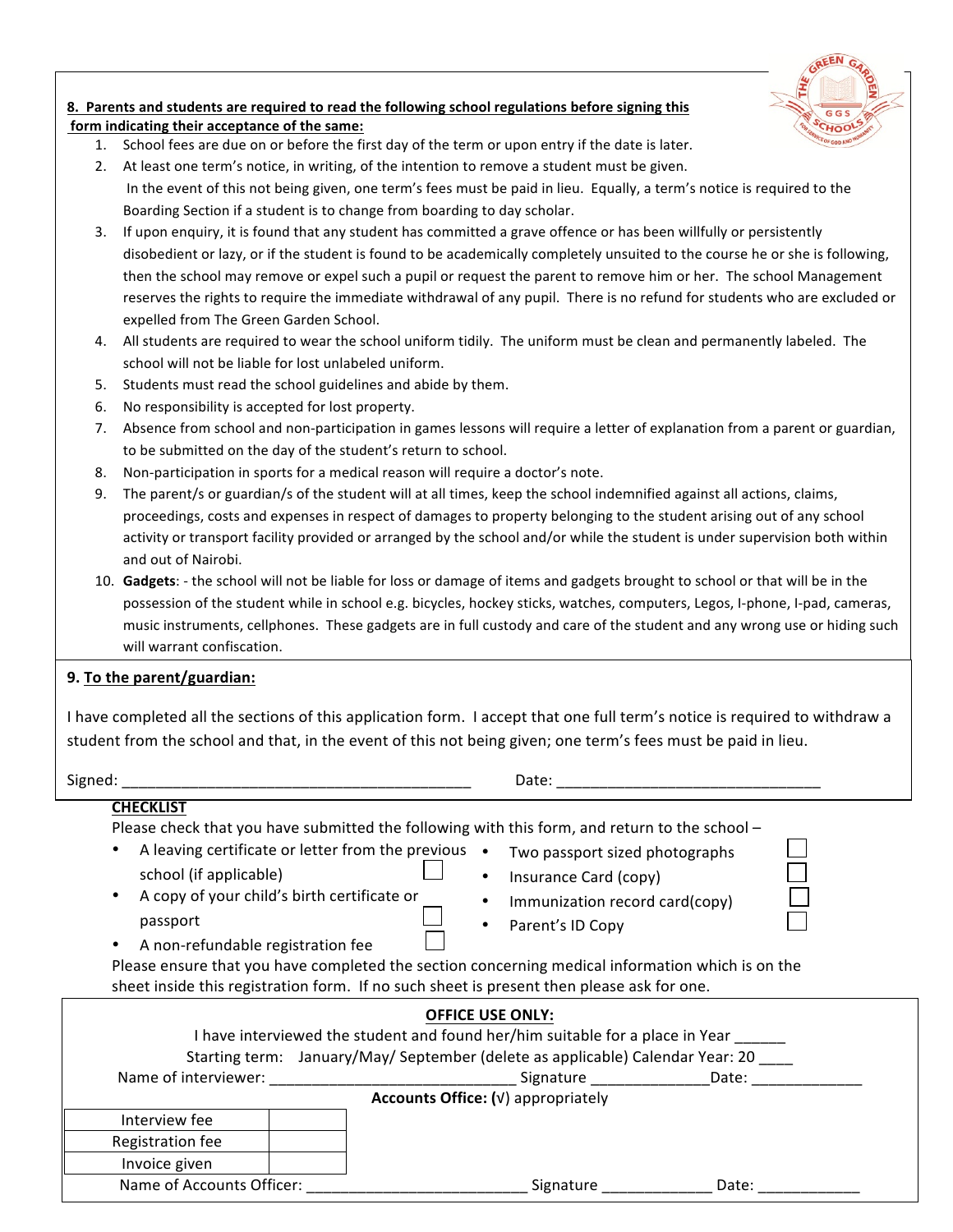# **THE GREEN GARDEN SCHOOLS CONDUCT GUIDELINES**



All pupils' should remember and observe the following points concerning conducts during the school day:

#### Ø **Uniform and appearance**

It is your responsibility to know the uniform guidelines and dress appropriately. Students must be smartly dressed at all times. Shirts must be tucked in neatly and top button closed. A watch and subtle stud earrings' are allowed as jewelry. No facial piercings are allowed. For all students, hairstyles should be of natural colour, smart and tidy. Male students should have clean- shaven hair and the hair should be kept neat and reasonably short.

#### $\triangleright$  Promptness and punctuality

It is your responsibility to know where you are meant to be throughout the day and arrive in good time, properly equipped to commence each lesson and other school activities. Unless otherwise instructed by your teacher, be waiting quietly at your classroom by the time the bell rings.

#### Ø **Security issues**

Remember that prime responsibility for your valuables lies with you. Do not leave valuables in your school bag. The school cannot be held responsible for any losses.

#### $\triangleright$  Chewing gum

This is strictly forbidden in school.

#### Ø **Absenteeism**

If for any reason you are absent from school, please ensure that the school office receives a call on the first day of your absence. You are required to bring a letter of explanation from your parent or guardian to give to your form tutor/class teacher on the first day of return.

#### Ø **Late arrival to school**

If a particular day you arrive late to school, you are required to sign the 'late arrivals book' at the office, and to notify your form tutor/class teacher as soon as possible after your arrival.

#### $\triangleright$  Leaving the school during the day

To be absent from school for part of a day you must bring a letter from your parent or guardian to show to your form tutor/class teacher and to any teacher whose lessons you will miss. This should be done, if possible, on the preceding day. You must be signed out by the School Principal in the 'permission to leave form' that is kept at the office, and you will be given a gate pass slip. In the absence of the School Principal, a senior member of staff can sign you out.

#### Ø **Food matters (Boarding School)**

No food is allowed in the school for boarders.

#### Ø **Litter and graffiti**

The Green Garden School is our environment so please do your part to keep it clean. Place all litter in the bins provided and encourage others to do so. Any pupil involved in acts of graffiti will be severely punished

### Ø **Personal stereos**

These items must not be brought to school, and will be confiscated if found.

#### Ø **Mobile phones**

- No mobile phones or electronic devices in school.
- Ø **Visitors**

You are not allowed to entertain any one who is not a current Green Garden pupil without prior permission from a member of the senior staff.

#### Ø **Smoking, Drinking alcohol and Drugs**

These items are strictly forbidden.

- Ø **Bullying**
	- It's against the school guidelines that will warrant expulsion when committed.
- Ø **Sign In and Out (Boarding School)**

All learners must be signed in by their parent or guardian known to the school administration and 'out' during breaks or when school closes.

In general, please remember to respect all members of The Green Garden community and their property at all times. Any form of **bullying** behavior will be dealt with harshly. Appropriate Language and behavior is required from everyone. Be polite and sensitive; always consider the need for others...and ensure that your individual contribution as a member of our community sets an example for other pupils to follow.

### 10. To the student

I agree, if admitted, to adhere to the rules of The Green Garden Schools.

Signed: \_\_\_\_\_\_\_\_\_\_\_\_\_\_\_\_\_\_\_\_\_\_\_\_\_\_\_\_\_\_\_\_\_\_\_\_\_\_\_\_\_\_\_ Date: \_\_\_\_\_\_\_\_\_\_\_\_\_\_\_\_\_\_\_

# *THANK YOU*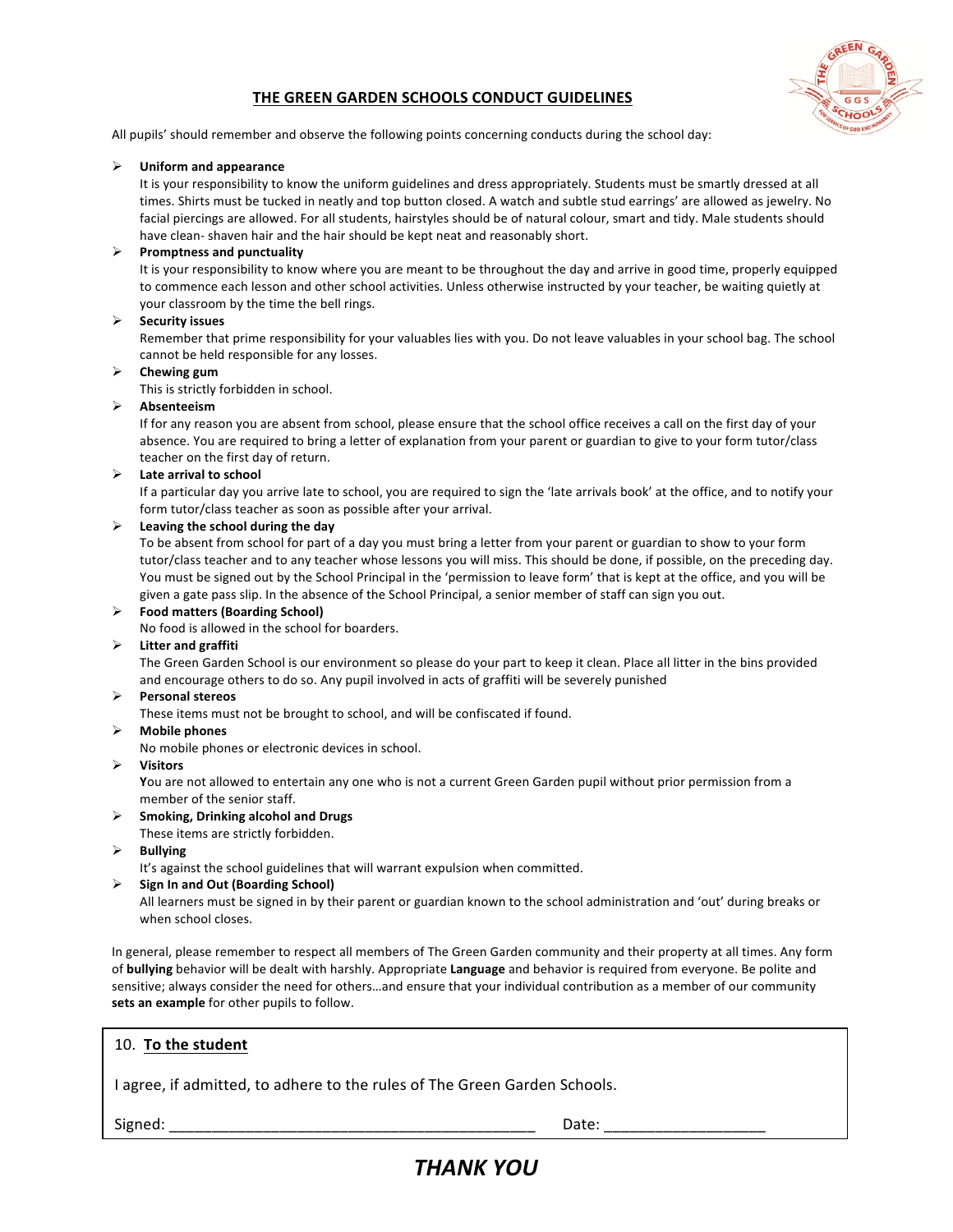

### **THE GREEN GARDEN SCHOOL DECLARATION FOR PARENTS (TALENT DEVELOPMENT (CO-CURRICULUM) FORM)**

| I/We |  | narents |
|------|--|---------|
|------|--|---------|

Hereby:-

- 1. Allow my/our child to participate in all talent development activities at the appointed times e.g. swimming, water activities e.t.c. inside or outside the school.
- 2. Allow my/our child to participate in outside education local & international field trips, walks e.t.c. and seminars organized by the school, inside or outside the school from time to time.

\_\_\_\_\_\_\_\_\_\_\_\_\_\_\_\_\_\_\_\_\_\_\_\_\_\_\_\_\_\_\_\_\_\_\_\_\_\_\_\_\_\_\_\_\_\_\_\_\_\_\_\_\_\_\_\_\_ who is in class \_\_\_\_\_\_\_\_\_\_\_\_\_\_\_ 

3. Understand that while every care, caution and responsibility of the child is taken care of in school, the school will not be held accountable for any damages of items, gadgets, instruments or persons, injury, sickness or lose of life in the above which may arise while the child is in school, on a trip, while using school transport or otherwise.

|          | THE GREEN GARDEN SCHOOL<br><b>DECLARATION FOR PARENTS</b><br>(TALENT DEVELOPMENT (CO-CURRICULUM) FORM)                                                                                                                                                                                                                                                           |
|----------|------------------------------------------------------------------------------------------------------------------------------------------------------------------------------------------------------------------------------------------------------------------------------------------------------------------------------------------------------------------|
|          |                                                                                                                                                                                                                                                                                                                                                                  |
|          |                                                                                                                                                                                                                                                                                                                                                                  |
| Hereby:- |                                                                                                                                                                                                                                                                                                                                                                  |
| 1.       | Allow my/our child to participate in all talent development activities at the appointed times e.g. swimming,<br>water activities e.t.c. inside or outside the school.                                                                                                                                                                                            |
| 2.       | Allow my/our child to participate in outside education local & international field trips, walks e.t.c. and seminars<br>organized by the school, inside or outside the school from time to time.                                                                                                                                                                  |
| 3.       | Understand that while every care, caution and responsibility of the child is taken care of in school, the school will<br>not be held accountable for any damages of items, gadgets, instruments or persons, injury, sickness or lose of life<br>in the above which may arise while the child is in school, on a trip, while using school transport or otherwise. |
|          | NAME OF THE PARENT (S)                                                                                                                                                                                                                                                                                                                                           |

SIGNATURE: \_\_\_\_\_\_\_\_\_\_\_\_\_\_\_\_\_\_\_\_\_\_\_\_\_\_\_\_\_\_\_\_\_\_\_\_\_\_\_\_\_\_\_\_\_\_\_\_\_\_\_\_\_\_\_\_\_\_\_\_\_\_\_\_\_\_\_\_\_\_\_\_\_\_

DATE: \_\_\_\_\_\_\_\_\_\_\_\_\_\_\_\_\_\_\_\_\_\_\_\_\_\_\_\_\_\_\_\_\_\_\_\_\_\_\_\_\_\_\_\_\_\_\_\_\_\_\_\_\_\_\_\_\_\_\_\_\_\_\_\_\_\_\_\_\_\_\_\_\_\_\_\_\_\_\_\_